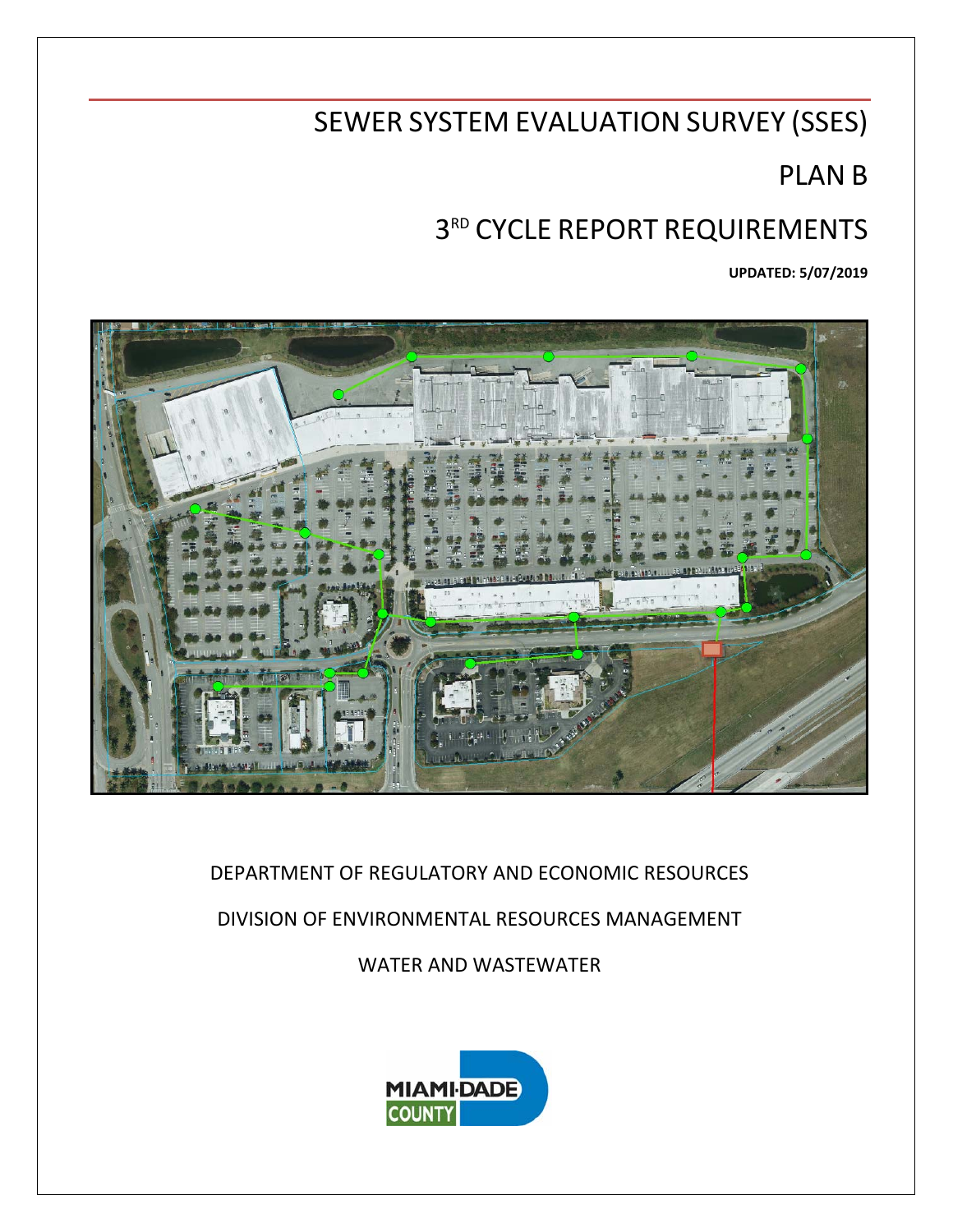## TABLE OF CONTENTS

| 1. |         |  |  |  |  |  |
|----|---------|--|--|--|--|--|
|    | $1.1\,$ |  |  |  |  |  |
|    | 1.2     |  |  |  |  |  |
|    | 1.3     |  |  |  |  |  |
|    | 1.4     |  |  |  |  |  |
|    | 1.5     |  |  |  |  |  |
|    | 1.6     |  |  |  |  |  |
|    | 1.7     |  |  |  |  |  |
|    |         |  |  |  |  |  |
|    | 2.1     |  |  |  |  |  |
|    | 2.2     |  |  |  |  |  |
|    |         |  |  |  |  |  |
|    | 3.      |  |  |  |  |  |
|    | 3.1     |  |  |  |  |  |
|    | 3.2     |  |  |  |  |  |
|    | 3.3     |  |  |  |  |  |
|    | 3.3.1   |  |  |  |  |  |
|    | 3.3.2   |  |  |  |  |  |
|    | 3.3.3   |  |  |  |  |  |
|    | 3.4     |  |  |  |  |  |
|    | 3.4.1   |  |  |  |  |  |
|    | 3.4.2   |  |  |  |  |  |
|    | 3.5     |  |  |  |  |  |
|    | 3.5.1   |  |  |  |  |  |
|    | 3.5.2   |  |  |  |  |  |
|    | 3.5.3   |  |  |  |  |  |
|    | 3.5.4   |  |  |  |  |  |
|    | 3.5.5   |  |  |  |  |  |
|    |         |  |  |  |  |  |
|    |         |  |  |  |  |  |
|    |         |  |  |  |  |  |
|    |         |  |  |  |  |  |
|    |         |  |  |  |  |  |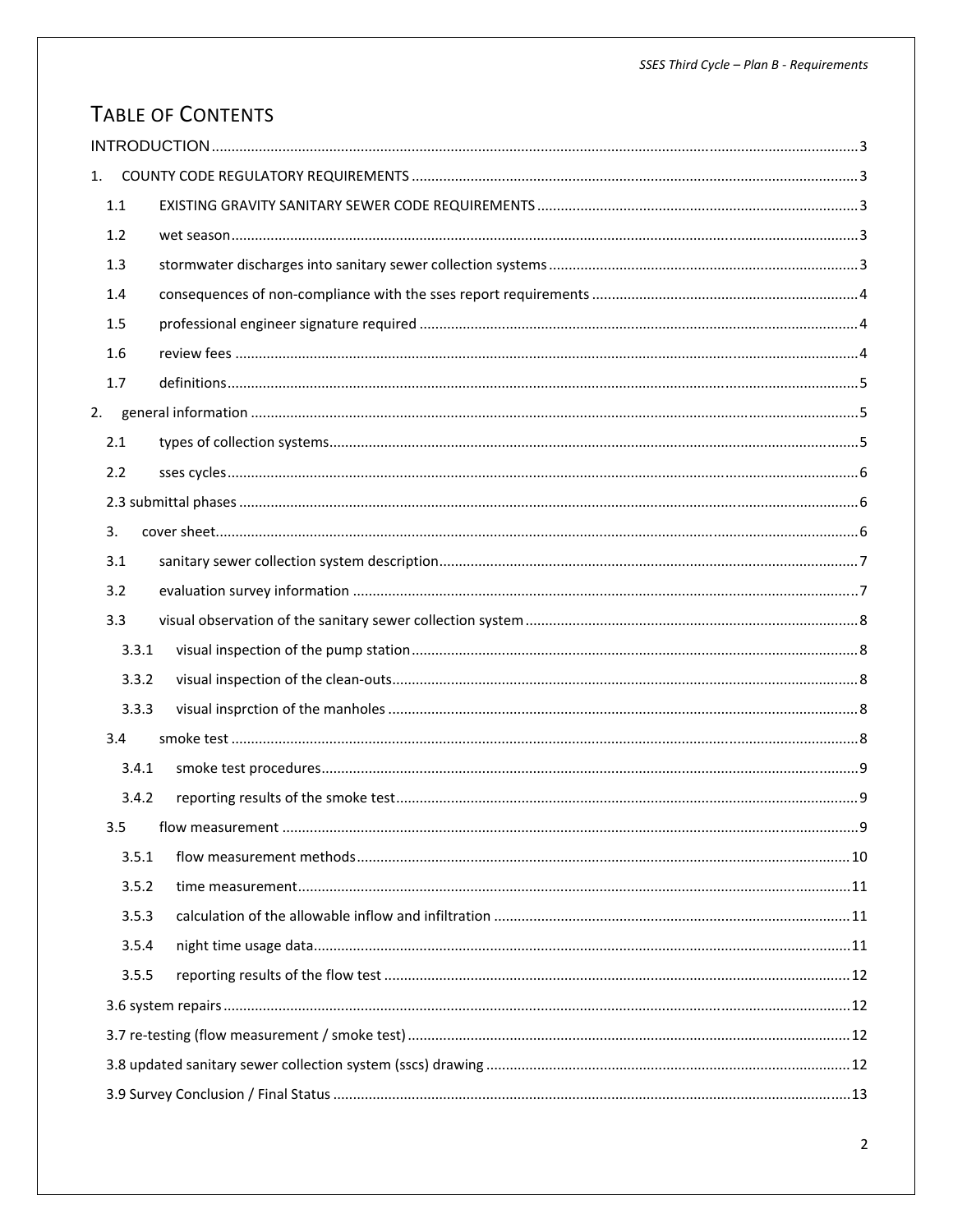## INTRODUCTION

The main purpose of the Sewer System Evaluation Survey (SSES) is to identify and correct excesive infiltration and inflow (I/I) in the sanitary sewer collection system. The survey consists of a visual inspection of the system components performing flow and smoke tests to identify sources of I/I in the system, as well as defects, and illegal connections. The goal of the SSES is to assure that the sanitary sewer system is working properly, as designed. Identifying deficiencies in the collection system and correcting them will minimize and/or prevent sanitary sewer overflows (SSOs), reduce the wear and tear of the sanitary sewer pump station, and will lower electrical bills, allowing the appropriate wastewater collection and transmision system (WCTS) operation.

These requirements were prepared to assist in the preparation of the SSES reports, and include the minimum requirements needed to comply with the Miami‐Dade County code. Since each collection system is different, the guideliens are general and therefore the survey shall not be limited to its contents.

## 1. COUNTY CODE REGULATORY REQUIREMENTS

## 1.1 EXISTING GRAVITY SANITARY SEWER CODE REQUIREMENTS

#### Miami‐Dade County, Chapter 24, Section 24‐42.2(3)(a)

"Each utility or non-utility owned or operated sanitary sewer collection system shall be evaluated in order to identify and reduce infiltration and inflow into the sanitary sewer collection system to less than five thousand (5,000) gallons per inch pipe diameter per day per mile of pipe and laterals. The utility or non-utility shall implement a sewer system evaluation survey (SSES) and submit a report summarizing the findings of the SSES to the Department for review and approval. SSES reports are due on or before each and every ten (10) year anniversary of November 12, 2002, the original due date required by this Chapter. Such evaluation activities shall consider the total length of the gravity sewer lines and associated manholes in the sanitary sewer collection system. Said report shall include, in addition to any of the above requirements, decision making criteria, procedures and protocols for prioritization of the evaluation of gravity sewer lines and associated manholes, and selected rehabilitation methods to be used if the infiltration and inflow into the sanitary sewer collection system is greater than or equal to five thousand (5,000) gallons per inch pipe diameter per day per mile of pipe and laterals. Any and all rehabilitation work proposed to correct deficiencies identified during the SSES shall be completed within four (4) years after the submission of the SSES report. A second report, noting the completion of this work and describing the testing done showing compliance with the Code requirements, shall be submitted to the Department within four (4) years after the submission of the SSES *report"*

## 1.2 WET SEASON

#### Miami‐Dade County, Chapter 24, Section 24‐42.2(3)(a)(i)

"Flow testing for the SSES shall be done between June 1 and November 30 of the same calendar year, except as otherwise approved in writing by the Director or the Director's designee. In areas where the groundwater level is tidally influenced, the testing shall be carried *out within two (2) hours of the local high tide".*

## 1.3 STORMWATER DISCHARGES INTO SANITARY SEWER COLLECTION SYSTEMS

#### Miami‐Dade County, Chapter 24, Section 24‐42.2(3)(c)(ii)

"The existence of stormwater discharges into any utility or non-utility owned or operated sanitary sewer collection system shall be reported to the Director or the Director's designee within thirty (30) days from the date of discovery of said discharges. All stormwater discharges into sanitary sewers shall be corrected within six (6) months of discovery. The status of corrective actions to eliminate stormwater discharges into any sanitary sewer collection system shall be reported to the Director or the Director's designee semiannually, *January 1 and July 1 of each year, by the person responsible for the operation of said system"*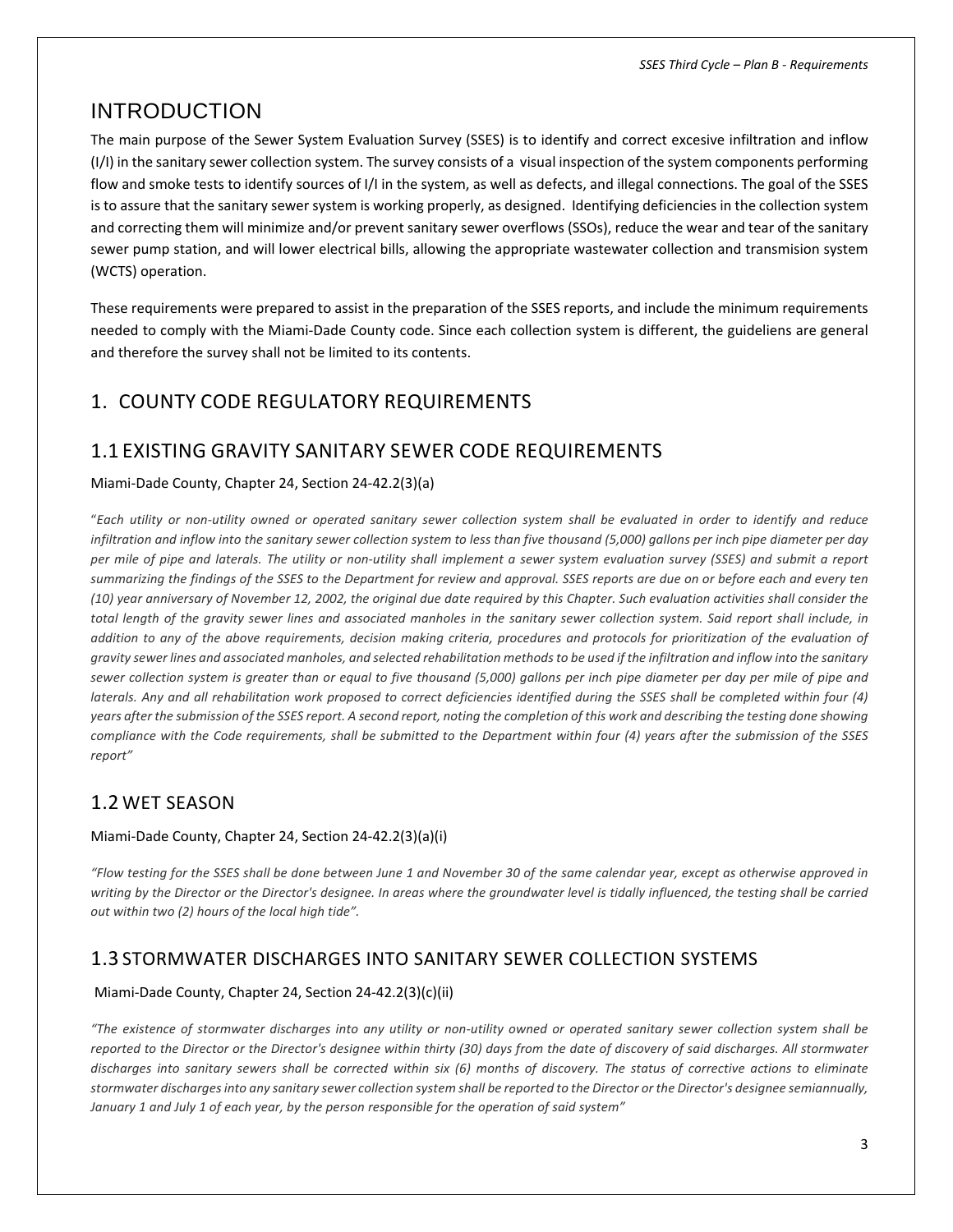Therefore, when cross‐connections are detected during the SSES studies, the consultant/contractor conducting the tests has the obligation to provide detailed information of the cross-connection as part of the SSES report and the permittee/property owner shall implement repairs within the six (6) months following the discovery of the cross-connection.

## 1.4 CONSEQUENCES OF NON‐COMPLIANCE WITH THE SSES REPORT REQUIREMENTS

#### Miami‐Dade County, Chapter 24, Section 24‐42.3(3)

- (3) No new additional sewage flows shall be authorized for any sanitary sewer basin, sewage pump station, or system pursuant to *Section 24‐42.3 unless and until:* 
	- (a) The official responsible for issuing certificates of occupancy, certificates of use or equivalent municipal occupational licenses provides a monthly report that identifies projects that have been issued a certificate of occupancy, certificate of completion, certificate of use or an equivalent municipal occupational license that have also received a conditional or unconditional *written approval, and*
	- (b) All actions or reports required by Section 24-42.2 and Section 24-42.6(12) for the basin, pump station, or system have been *completed according to the schedules required therein.*

Pursuant to Section 24‐42.3(3) of the Code, no new additional flows can be authorized for any pump station or system until all actions or reportsfor the pump station or system have been completed. Consequently, DERM cannot issue a Certification of Sanitary Sewer Collection, Transmission and treatment Capacity (also known as Sanitary Sewer Allocation Letter) to projects located in a collection system that is not in compliance with the SSES report requirements.

## 1.5 PROFESSIONAL ENGINEER SIGNATURE REQUIRED

Miami‐Dade County, Chapter 24, Section 24‐15.2

The Sewer System Evaluation Survey report and the the Sanitaty Sewer Collection System (SSCS) drawings must be signed, sealed and dated by a Professional Engineer (PE) licensed in the state of Florida. The engineer of record shall provide name, and registration number.

Reports submitted without the required PE signature and seal will be considered not submitted/incomplete, and will not be reviewed.

## 1.6 REVIEW FEES

The SSES report, Plan B, shall be submitted with the required review fee of three hundred and one dollars (\$301.00), which includes the 7.5% County surcharge fee.

Every time a "Non Compliance Letter" is issued, a review fee of fifty-three dollars and seventy-five cents (\$53.75), will be required, which includes the 7.5% County surcharge fee.

The County surcharge fee of 7.5% was added to review fees since October 3rd, 2017.

The payment confirmation number shall be included in the report's cover sheet.

For payments by credit card, or for questions about payments call the DERM Cashier at (305) 372-6755, or at RER-DERMC@MiamiDade.gov. Payments submitted by check must be made payable to Miami-Dade County.

Reports submitted without the required review fee will be considered "non-submitted" and the facility will remain in "noncompliance".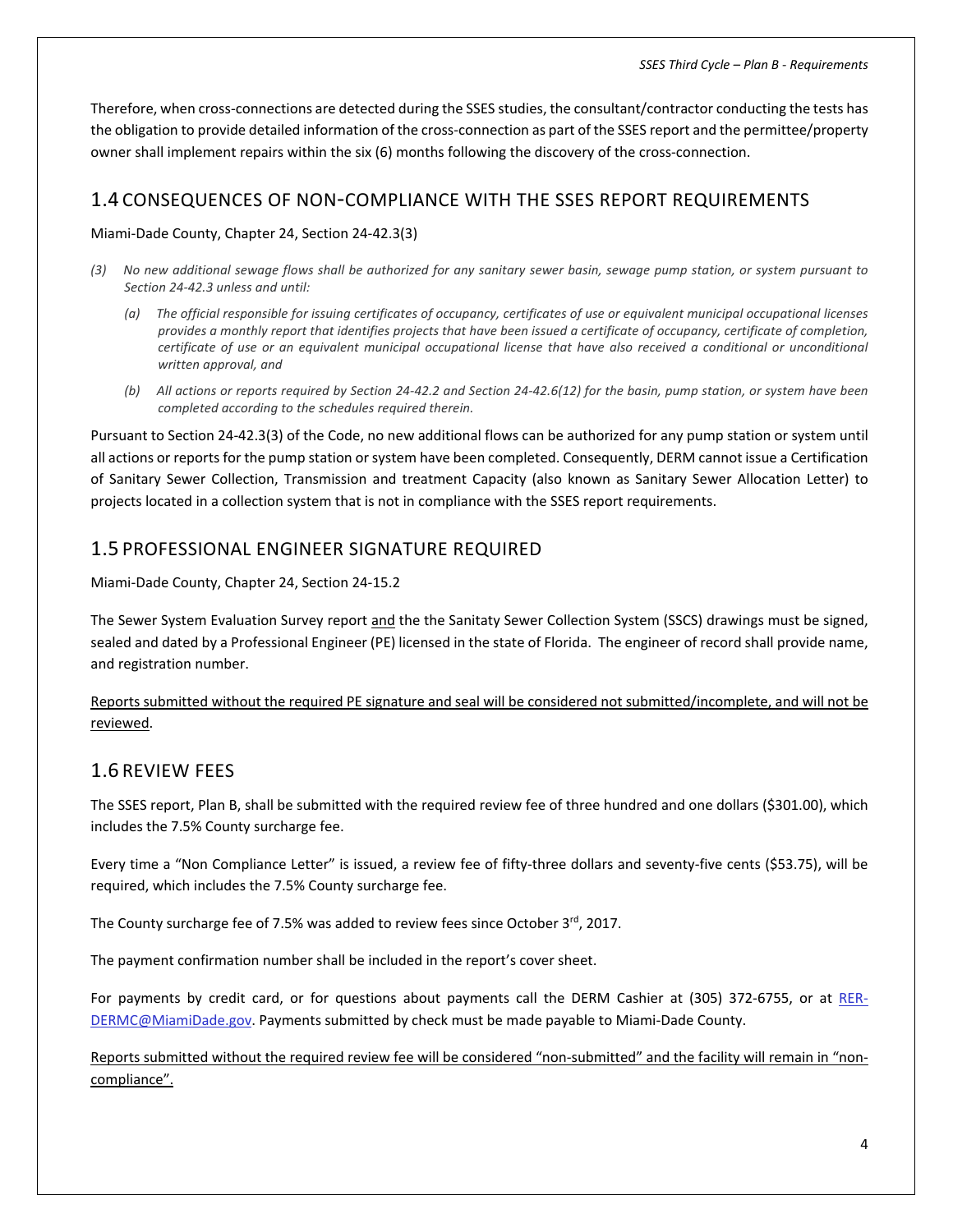## 1.7 DEFINITIONS

Miami‐Dade County, Chapter 24, Section 24‐5

*Cross‐connection* shall mean any physical connection or arrangement whereby contamination may enter a watersupply system; such as two (2) otherwise separate piping systems, one (1) of which contains or is designed to contain potable water and the other waste water or other fluids or material of unknown or questionable safety, where intermixing may occur depending on the pressure or temperature differential between the two (2) systems.

*Force main* shall mean any pipe that receives and conveys, under pressure, wastewater from the discharge side of a pump. A force main is intended to convey wastewater under pressure.

*Gravity sewer line* or gravity sewer shall mean a pipe that receives, contains and conveys wastewater, not normally under pressure, but is intended to flow unassisted under the influence of gravity.

*Infiltration*, when used in the context of a WCTS, shall mean water, other than wastewater, that enters the WCTS (including sewer service connections and foundation drains) from the ground through such means as defective pipes, pipe joints, connections, or manholes.

*Inflow* shall mean water, other than wastewater, that enters the WCTS (including sewer service connections) from sources such as, but not limited to, roof leaders, cellar drains, yard drains, area drains, drains from springs and swampy areas, manhole covers, cross connections between storm sewers and sanitary sewers, catch basins, storm water surface runoff, street wash waters, or drainage.

*Sanitary sewer* shall mean a conduit which is a part of a gravity or pressurized force main system which receives and transports waste water for treatment and disposal.

*WCTS* shall mean Wastewater Collection and Transmission Systems, including all pipes, force mains, gravity sewer lines, pump stations, manholes and appurtenances thereto, designed to collect and convey sewage (domestic, commercial and industrial) to a wastewater treatment plant.

## 2. GENERAL INFORMATION

The SSES report shall have all required sections and include at the minimum the information described in this guideline. Partial submittals are not allowed and will not be reviewed. Therefore any time a non-compliance letter is issued, the corrections or incomplete items must be incorporated in the original report to be re‐submitted to DERM as a complete SSES report.

Submit the SSES report to:

Department of Regulatory and Economic Resources Division of Environmental Resources Management (DERM) Water and Wastewater Division Attn: PSO Program 701 NW 1st Court, 7th Floor Miami, FL 33136‐3912

For questions regarding the SSES reports 305‐372‐6486.

## 2.1 TYPES OF COLLECTION SYSTEMS

For the effects of the SSES report, depending on the length of the gravity pipe and the existence or not of a Pump Station, there are two types of collection systems, Plan A and Plan B. Systems with a pump station and less than 1,000 feet of gravity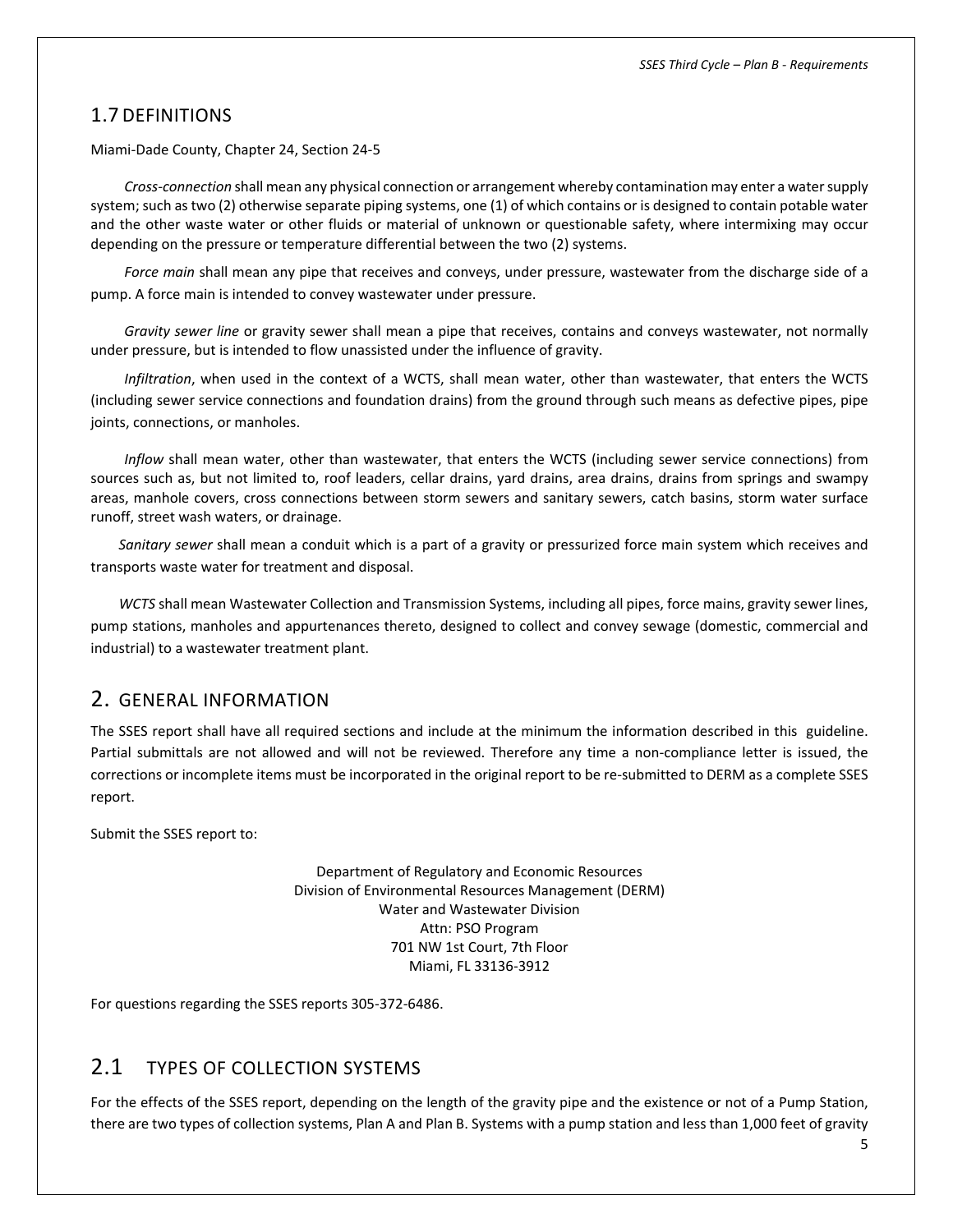pipe are classified as **Plan A**. Systems with 1,000 feet or more of qualifying pipe, with or without a private sanitary pump station, are classified as **Plan B**.

Qualifying pipe is defined as pipe six (6) inches or larger in nominal diameter, located out of the building structures.

## 2.2 SSES CYCLES

The SSES reports subject to this requirements are due on or before each and every ten (10) year anniversary of November 12, 2002 [MDC code, Chapter 24, Section 24‐42.2(3)(a)]. The first cycle was due on 11/12/2002, the second cycle on 11/12/2012, the third cycle on or before 11/12/2022, and the forth cycle on or before 11/12/2032.

#### 2.3 SUBMITTAL PHASES

Plan B reportsshall be developed in three (3) different phases, unless all Miami Dade County Code requirements are fulfilled in the first phase report.

The SSES Plan B phases are:

Phase 1. Evaluation and Minor Repairs

Phase 2. Investigation of Inflow and Infiltration (I/I) point sources, repairs and testing

Phase 3. Additional repairs OR Cost‐Benefit Analysis

**Phase 1** involves performing the first flow monitoring evaluation and visual inspection of the entire collection system, as well as the smoke test. During this phase all deficiencies found in the system shall be documented and reported. Minor deficiencies such as missing clean‐out caps, broken risers, etc., shall all be corrected during this phase.

Any stormwater discharges into the sanitary sewer collection system shall be reported pursuant to Section 24‐42.2(c)(iii) of the Miami‐Dade County Code. Refer to item 1.3 of these requirements.

**Phase 2** applies whenever the flow measure exceeds the maximum 5,000 GPDIM Code requirement. During this phase all sources of infiltration and inflow shall be identified and corrected. Subsequently, the system shall be re-tested to show compliance after repairs.

**Phase 3** involves correcting any deficiencies in the system that may still be allowing I/I into the collection system after the completion of the repairs in phase 2 and re-testing to show compliance with the Code. A cost-benefit analysis can be submitted under this phase.

## 3. COVER SHEET

The cover sheet of the report shall contain at a minimum:

Report information

- Date
- Submittal number (first, second, etc)
- Phase (I, II, or III)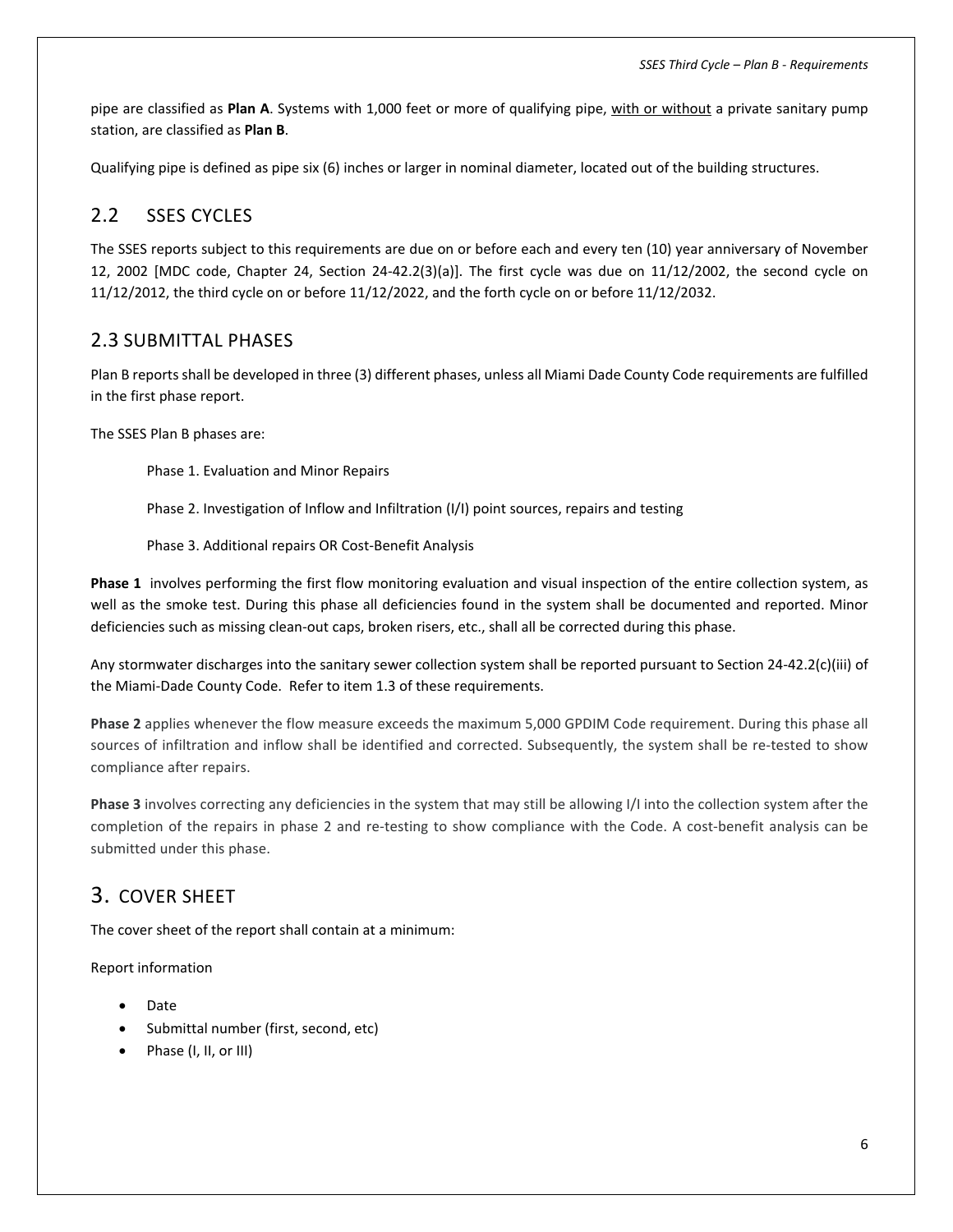#### Facility information

- PSO permit number
- Address
- Folio number (from property appraiser's webpage)
- Name of the site/facility
- Type of Survey (Plan A or Plan B)

Property owner/permittee information

- Name of the Individual or entity that owns the property
- If property owner is an entity, provide name of authorized representative
- Contact information (address, telephone number, and e-mail address)

Contact information of the consultant that prepared the report

- Company Name
- Address
- Professional Engineer's name, license number
- Professional Engineer's contact information (telephone number and e-mail address)

## 3.1 SANITARY SEWER COLLECTION SYSTEM DESCRIPTION

Provide a description of the system to include at a minimum:

 Total length of piping per diameter. For large systems, a table that includes lengths of the system per segments is required (see sample below). Total piping reported in this section shall be consistent with the information in the Sanitary Sewer Collection System drawing. The total piping reported shall include mains and laterals.

| SEGMENT       | 4-INCH PIPING   | 6-INCH                 | 8-INCH                 | 10-INCH                 |
|---------------|-----------------|------------------------|------------------------|-------------------------|
| MH#<br>to MH# |                 | F                      | LF                     |                         |
| MH#<br>to MH# |                 | F                      | LF                     |                         |
|               | TOTAL 4-INCH LF | <b>TOTAL 6-INCH LF</b> | <b>TOTAL 8-INCH LF</b> | <b>TOTAL 10-INCH LF</b> |

- Number of clean outs.
- Number of manholes in the system.
- Number of pump stations, if any,
- Characteristics of each pump station, including: number of pumps, type, manufacturer, model number, pump capacity, impeller size, RPMs and a picture of the Emergency Contact sign at the pump station.
- Number of grease interceptors, if any.

## 3.2 EVALUATION SURVEY INFORMATION

Provide detailed information about the survey, indicating date of the visual inspection, smoke test(s), and flow test, as well as dates of re-test, if required. Also include name of company that conducted the survey and names of persons/companies doing specific parts of the work.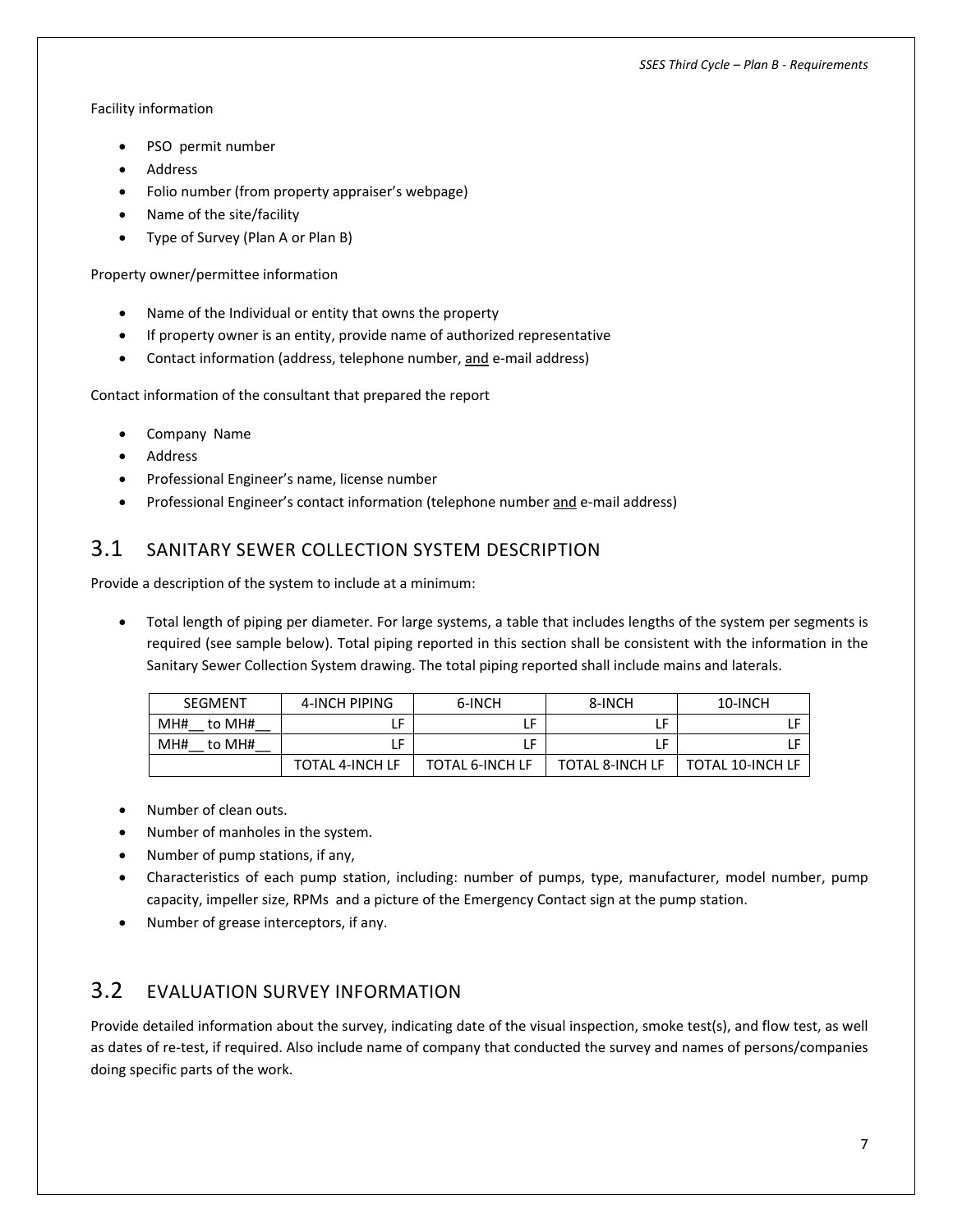## 3.3 VISUAL OBSERVATION OF THE SANITARY SEWER COLLECTION SYSTEM

Before the visual inspection, conduct a search in the DERM electronic public records for previous site plans, recent field inspections, recent notices of violation (pumps missing, overflows, etc.).

Find instructions on how to search the Department records at http://ecmrer.miamidade.gov:8080/hpi/search, by clicking on "Help with Searching".

## 3.3.1 VISUAL INSPECTION OF THE PUMP STATION

Provide in this section results of the visual inspection, including conclusions on the operating conditions of the pumps (on/off); conditions of the wet well walls (good condition?, visible cracks?), conditions of the wet well covers, control panel, valve vault, damaged or missing valves, etc.

Provide a statement indicating whether or not the pumps were operating in normal conditions. If surcharge conditions were observed in the collection system, report this finding under this section.

It is recommended to conduct the visual inspection and complete the repairs before the flow measurement.

Include photos of the of the pump station's major components; to include, but not limited to:

- Wet well (exterior and interior)
- Valve box (exterior and interior)
- ‐ Control panel showing ET meters
- ‐ Control panel showing pumps light switches on/off
- **Manholes**
- ‐ Cleanouts.

The photos added to the report must be clear/legible and properly labeled.

#### 3.3.2 VISUAL INSPECTION OF THE CLEAN‐OUTS

Include a table listing the cleanouts (numbered) and conditions observed. The report shall include photos of the cleanouts.

#### 3.3.3 VISUAL INSPRCTION OF THE MANHOLES

Include in this section the manhole inspection forms (see **Appendix A** for a sample form), and conclusions of the manholes' inspections.

#### 3.4 SMOKE TEST

Please note that you are required to notify DERM with at least three (3) working days in advance prior to smoke testing activities, in order for DERM personnel to be present during the test. Submit notification via e‐mail to **PSO@miamidade.gov**. Make sure to receive confirmation before conducting the test, as the Department reserves the right to be present or to change test date and/or time. **Failure to provide advance notification of the test schedule may result in non‐acceptance of the test.** 

If the schedule for the test changes, the Department shall be notified as well.

The e‐mail sent to DERM with the test schedule shall include at least the following:

- PSO permit number
- Name of the facility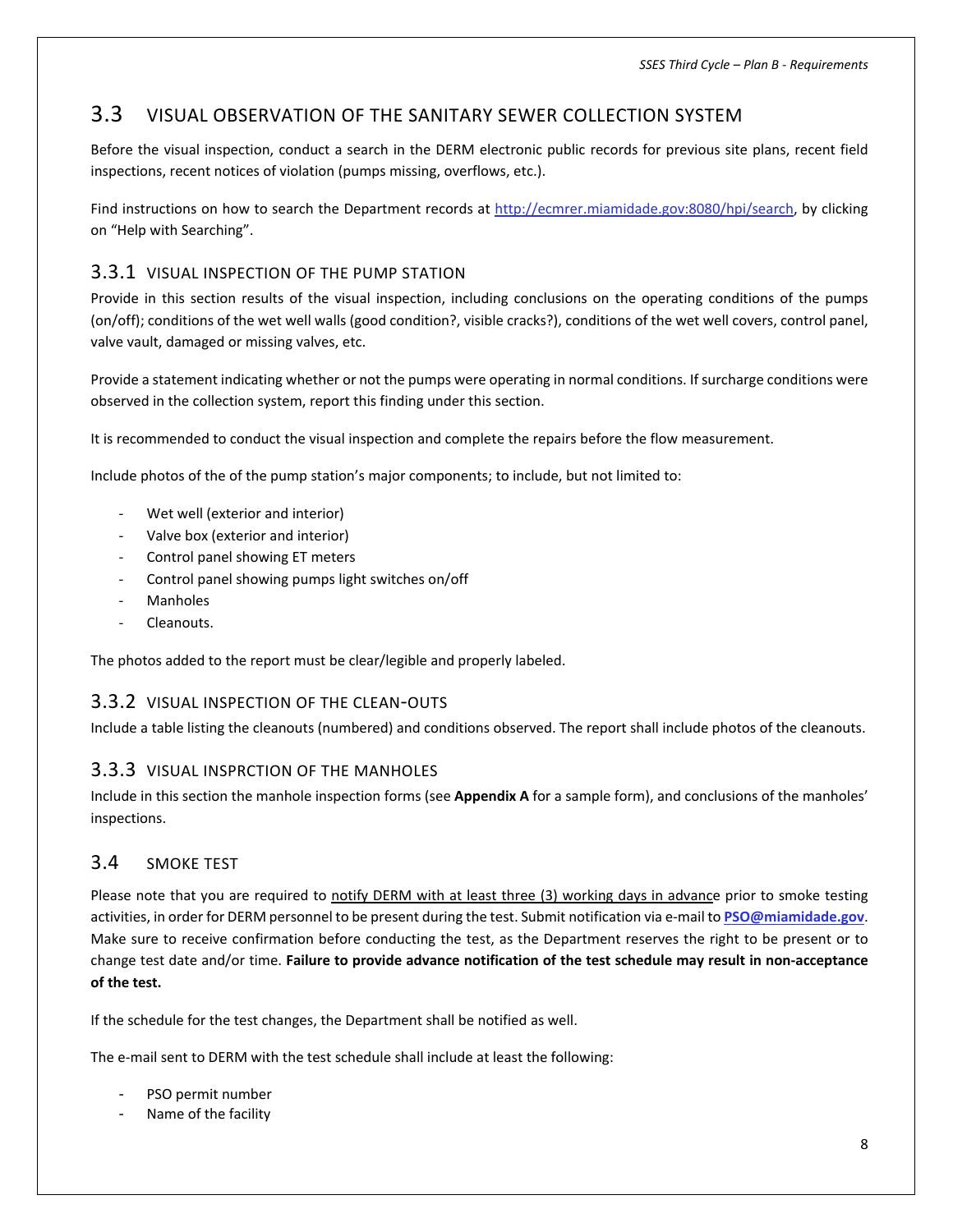- Facility's complete Address
- Smoke test date
- Proposed time to commence the test
- Meeting point
- Name and cell phone number for personnel on site

### 3.4.1 SMOKE TEST PROCEDURES

Smoke shall be introduced in the entire gravity collection system in as many places as necessary. To show that smoke passed through the entire system, include with the report photos of smoke released from roof top vent stacks, terminal manholes, wet well, etc.

Surcharged conditions in the gravity mains prevent the smoke flow; such conditions shall be reported, addressed, and corrected before any valid smoke test activities.

#### 3.4.2 REPORTING RESULTS OF THE SMOKE TEST

The report shall indicate:

- If smoke was observed emitting from storm drains, which should be regarded as an illegal connection. Show locations on the sanitary sewer collection system (SSCS) drawing.
- If smoke was observed emitting from the ground surface, which indicates a broken pipe.
- If smoke reached the entire system.
- Weather or other conditions that might have affected the testing.
- Date DERM was notified of the test, and whether or not the test was witnessed by DERM.
- Date of testing.
- Method and equipment used for testing (indicating number of smoke bombs used and capacity in cubic feet).
- Points of smoke injection.
- If all cleanouts were inspected (include photos of numbered cleanouts).
- List required repairs or indicate no repairs required.

Keep in mind that all problems discovered during the smoke test shall be corrected. Re-testing is required after repairs.

Pursuant to Chapter 24, Section 24‐42.2(3)(c)(ii), DERM shall be notified of any stormwater discharges into the collection system within 30 days from the day of discovery of said discharges. All stormwater discharges shall be corrected within six (6) months of discovery. See Section 1.3 of these requirements.

#### 3.5 FLOW MEASUREMENT

Flow measurements shall be carried out during the wet season, which runs from June 1 throughout November 30 of each calendar year [MDC Code Section 24‐42.2(3)(a)(i)]. DERM Shall be notified three (3) days in advance of the test. Flow measurements shall be made three (3) consecutive days, during a time of day when it is minimal flow of normal sewage; normaly between 1:00 a.m. and 5:00 a.m. depending on the type of facility.

The final I/I value for the SSCS should be the average of the daily averages. Compare this average with the allowable to determine compliance.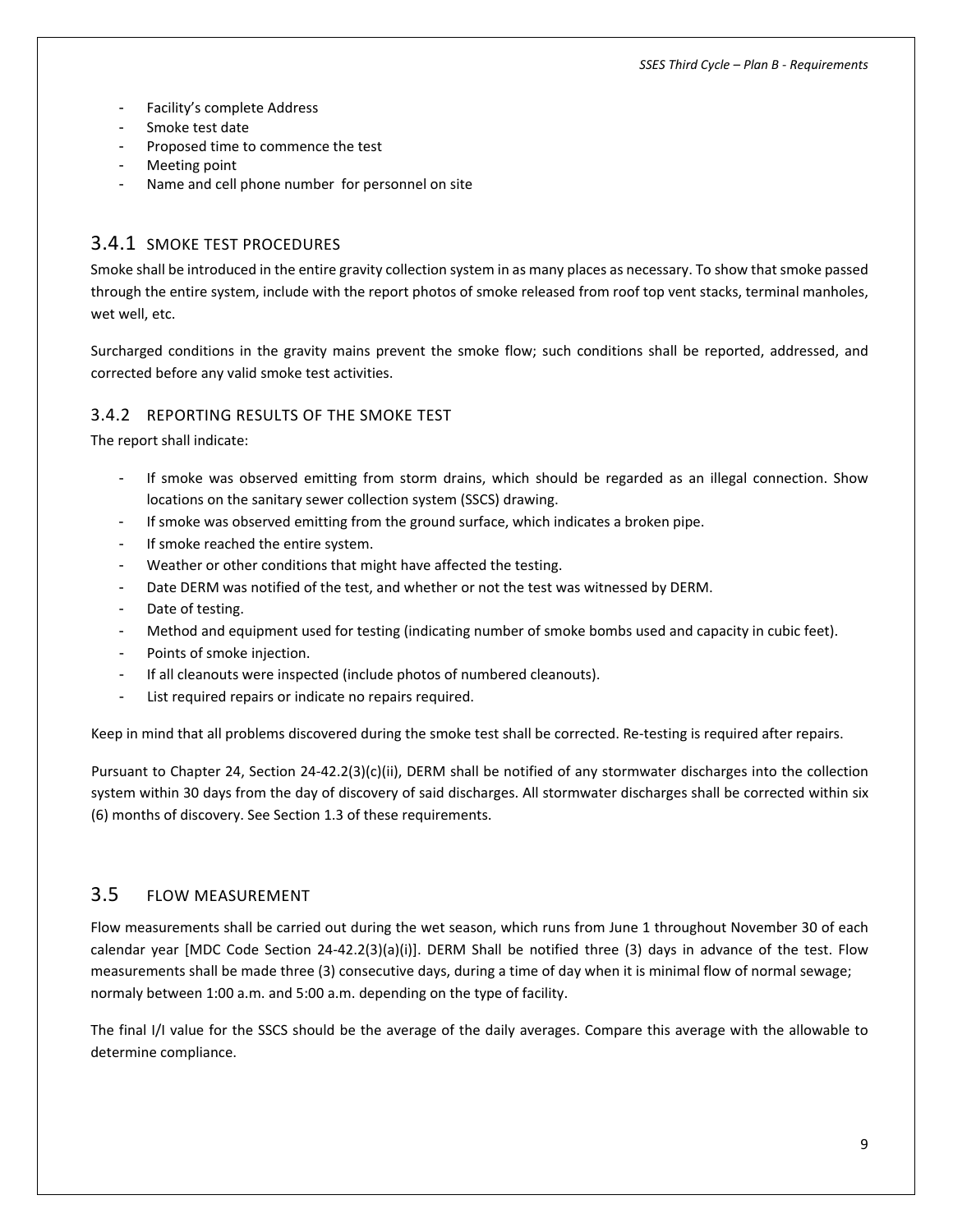#### 3.5.1 FLOW MEASUREMENT METHODS

There are different methods to measure flows, i.e., wet well rate of rise, installing flow meters, among others. Three (3) such measurements shall be made each day for three (3) successive days. The flow value for each day is the average of the measurements collected.

#### 3.5.1.1 WET WELL RATE OF RISE

#### **FOR ALL WCTS WITH PUMP STATIONS**

This calculation is based on the cross section area of the wet well, the vertical rise of the wastewater level over time, and the time for the rise to occur. All of this raw data should be provided. This method of measurement can be used for facilities that have a pump station. It is the preferred method for sites with a pump station wet well.

This method uses the wet well as a measurable container. Measurements are made calculating the area of the diameter of the wet well, various levels of the wastewater (rise of water) in the wet well, and the times between the rise wastewater level measurements. It is necessary that the level in the well remains in the range where the cross section area remains constant.

Also to avoid any surcharging into the collection system that would invalidate the calculations, the wastewater level shall not rise above the invert of the lowest influent pipe in the wet well. The pumps can be used to pump out the wastewater contents from the wet well to perform the test.

The flow test shall be performed with only gravity flow from the influent pipes into the wet well.

The pumps should not run while the measurements are taken, but may be operated between successive measurements to keep the level within the acceptable test range.

The wastewater level in the well is measured from the top elevation of the wet well hatch cover. The wastewater rate of rise is calculated by taking the difference between successive measurements. These measurements are normally taken at 10 to 20 minute intervals. The volume is calculated from the area of the tank diameter and the rate of rise of the wastewater in the wet well as follows:

Volume =  $(3.1416)$  x radius x radius x (First level measurement - Second level measurement)

If these dimensions are in feet, the volume is in cubic feet. This can be converted to gallons by multiplying by 7.48. Divide the volume by the number of minutes between the rate of rise of the first level meaurement and the second level measurement to get the flow in gallons per minute (GPM). Multiply this number by 1,440 to get the flow in gallons per day (GPD).

Refer to **Appendix B** for a sample format.

#### **FOR WCTS WITH GRAVITY COLLECTION SYSTEMS ONLY**

#### 3.5.1.2 WEIR

Where there is no wet well, the flow must be measured as it flows through a pipe or manhole. One or the methods to measure flows in partially filled inflow pipes at "key manholes" is the use of a weir that is inserted into the inflow pipe; this can be a V-notch weir, a square weir, or some combination. The depth of water going through the weir can be read by a bubbler, or other approved methods. The installation of the weir shall provide a uniform influent flow distribution. All raw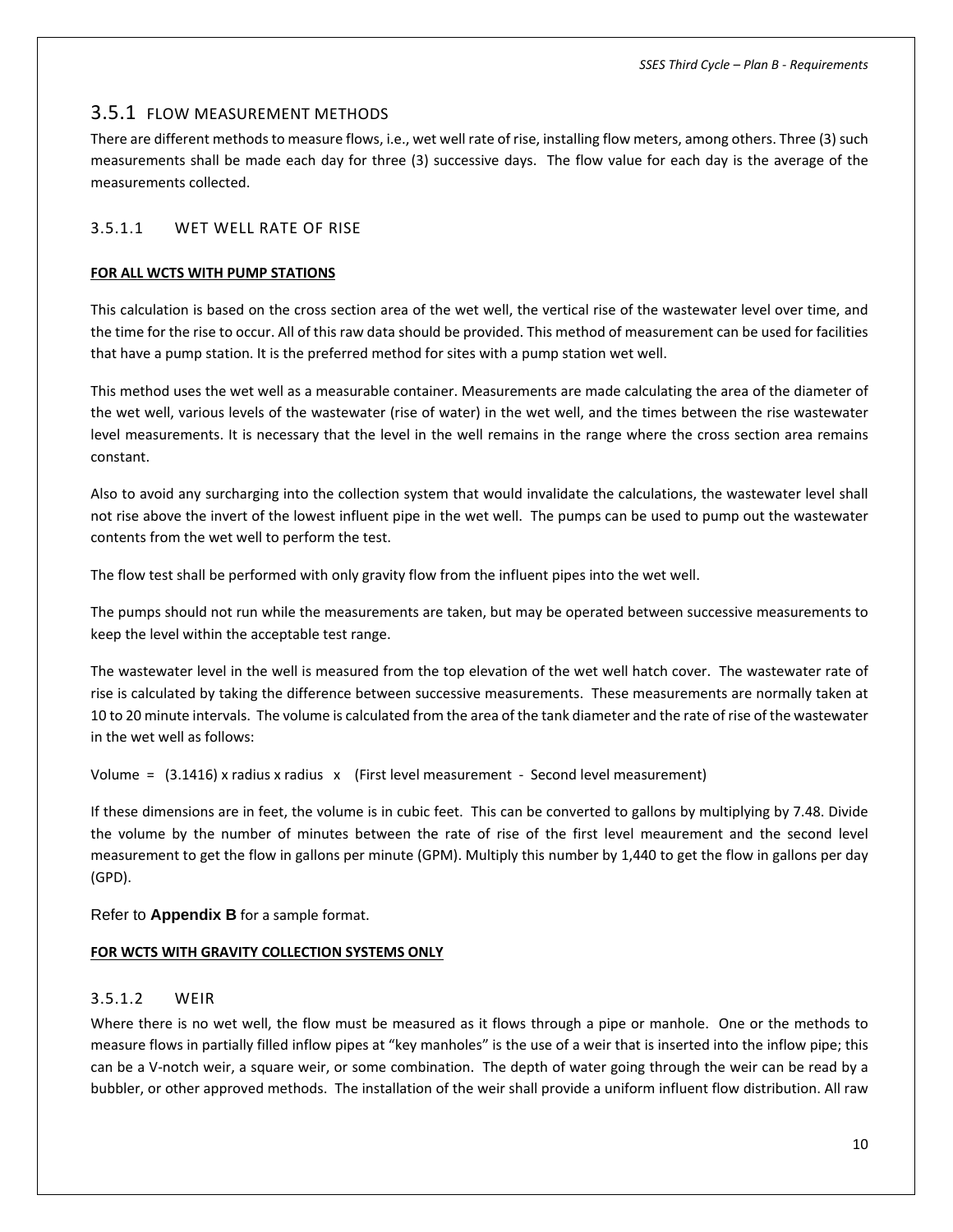data and weir equipment specifications shall be provided. Weirs are subject to clogging with solid materials in the waste water stream, and shall free of debries durin the test.

#### **FOR WCTS WITH PUMP STATIONS OR GRAVITY COLLECTION SYSTEMS ONLY**

#### 3.5.1.3 DEPTH‐VELOCITY METER

This method uses a Doppler system to measure the average velocity of the flow in the inflow pipe at the wet well or "key manhole(s)", a pressure sensor to determine the depth of the flow in the pipe, and a computer algorithm to compute the flow value from these parameters. The raw data from the meter should be provided.

Where a flow meter is used, the manufacturer specifications shall be submitted. Calibration logs, shall be provided to show that the meter was properly calibrated for the test(s).

#### 3.5.2 TIME MEASUREMENT

The measurement of flow shall be done at that time of the day when the regular sewage flow is at a minimum. This corresponds to the time of minimum water usage at the facility. This can vary with the type of facility. For residential facilities, the accepted time is between 1:00 am to 5:00 am.

Commercial facilities with extended closed hours can be tested during the time the facility is closed. Testing should start at least one hour after last usage, to allow normal usage flow time to leave the system.

#### **FACILITIES WITH MIXED USE (COMMERCIAL/RESIDENTIAL)**

If the WCTS serving the COMMERCIAL part of the mixed use facility can be flow tested separately from the residential part, the flow measurement shall be performed when the commercil part is closed. Otherwise, the flow measurement shall be performed during the accepted time between 1:00 am to 5:00 am.

If the WCTS serving the RESIDENTIAL part of the mixed use facility can be flow tested separately from the commercial part, the flow measurement shall be performed during the accepted time between 1:00 am to 5:00 am.

#### 3.5.3 CALCULATION OF THE ALLOWABLE INFLOW AND INFILTRATION

Pursuant Section 24‐42.2(3) of the Miami‐Dade County Environmental Protection Code, the maximum allowed inflow and infiltration in the collection system is equal to five thousand (5,000) gallons per inch pipe diameter per day per mile ofgravity main pipes and private laterals.

Sample calculations are included in the table below.

| Length per Site<br>Plan (feet)       | Diameter<br>(inches) | 1 Mile / Feet | Inch per Day<br>per Mile<br>(IDM) |
|--------------------------------------|----------------------|---------------|-----------------------------------|
| 2,008                                | 8                    | 5,280         | 3.04                              |
| 520                                  | 6                    | 5,280         | 0.59                              |
| 905                                  | 4                    | 5,280         | 0.69                              |
| <b>Total IDM</b>                     | 4.32                 |               |                                   |
| Maximum I/I in gallons per day (GPD) | 5,000                |               |                                   |
| Allowable I/I (GPD)                  | 21,559               |               |                                   |

#### 3.5.4 NIGHT TIME USAGE DATA

Facilities with night time water usage are allowed to deduct the night usage flow from the measured I/I flow. However, the night usage should be quantified and documented with data from the same date/time of the I/I flow measurement. The

11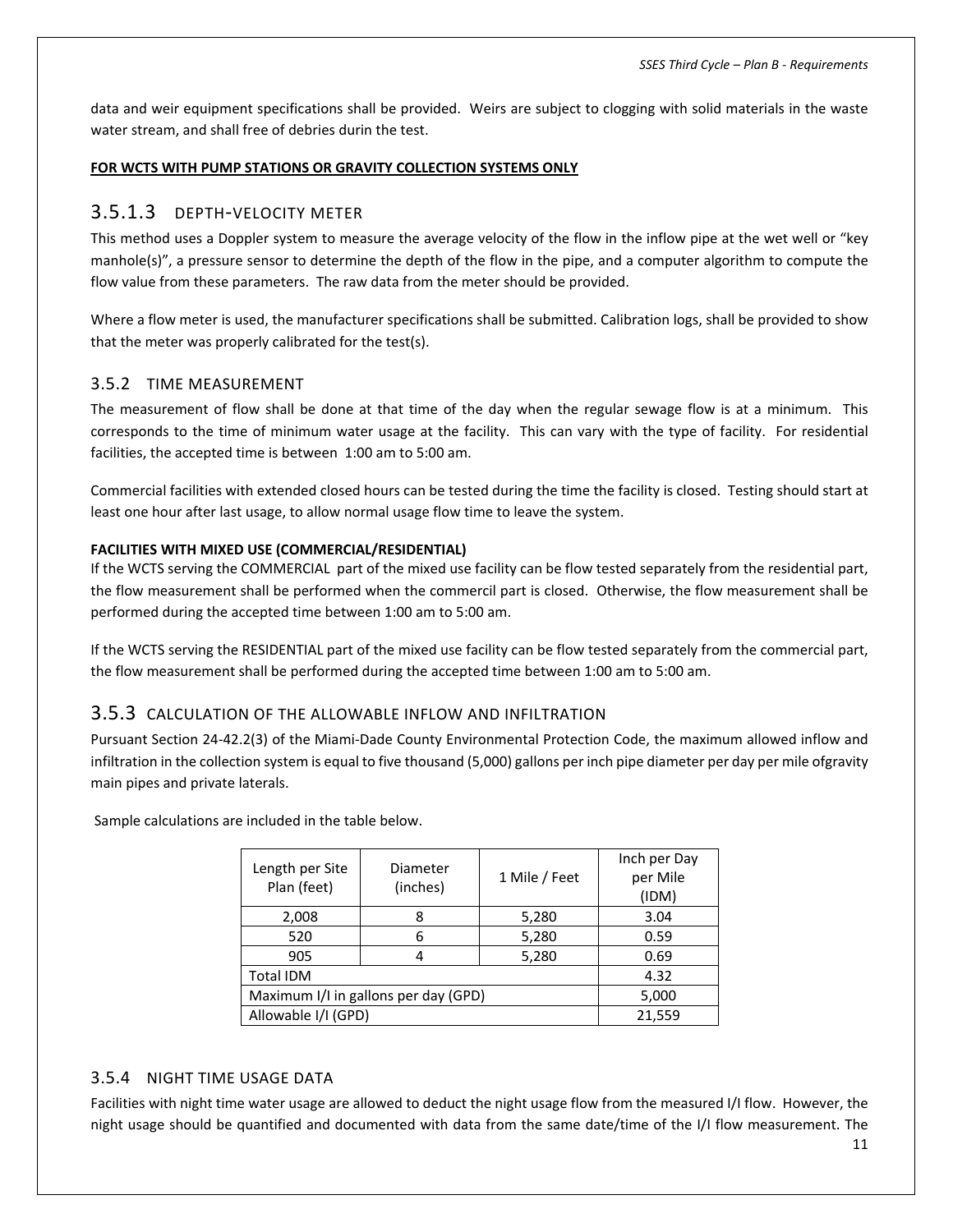report shall include a detailed analysis with the data. The department accepts a deduction of night usage measured flow from the I/I measurement.

## 3.5.5 REPORTING RESULTS OF THE FLOW TEST

The Report shall include:

- Dates of the flow measurement
- Table with the calculation of the allowable I/I
- Description of the methods and equipment used during the test
- Procedures before the installation of meters, to include calibration of equipment
- Point(s) of flow measurement (i.e., pump station wet well, Manhole #),
- Period of time used to calculate the night time flow, i.e., from 1:00 AM to 4:00 A.M.
- Raw data and all factors used to calculate the flow, i.e., wet well diameter
- Night time flow average per day of the flow measurement activity
- The average of the daily averages compared with the allowable I/I to determine compliance with the maximum inflow and infiltration per Miami Dade County Code
- Photos showing the location where the flow was measured (manhole, wet well, etc.)
- Photos of the equipment used and the installation.
- Photos showing that the sewer collection system is not surcharged at the time of the flow test.

If the sanitary sewer collection system (SSCS) is composed of two (2) or more subsystems, flow measurement and allowable calculation shall be presented individually per sub‐system.

## 3.6 SYSTEM REPAIRS

All sanitary sewer collection system deficiencies detected during the visual inspection and testing activities shall be listed in this section of the report with indication of the actions and methods employed in correcting the problems, dates of completion of the repairs and name of contractor that performed the repairs.

Include in this section photos of conditions prior and after repairs.

## 3.7 RE‐TESTING (FLOW MEASUREMENT / SMOKE TEST)

Provide in this section the date of re-testing and indicate the type of test.

Additional support information required shall be according to Section 3.4 for smoke test re‐testing and Section 3.5 for flow re‐testing.

#### 3.8 UPDATED SANITARY SEWER COLLECTION SYSTEM (SSCS) DRAWING

The SSCS drawing shall be to scale, signed and sealed by a Florida licensed professional engineer, or land surveyor. The minimum paper size is  $11''$  x  $17''$ . The drawings and the fonts shall be legible appropriately; larger size might be required depending on the length/size of the collection system.

The minimum information required is listed below:

- Property boundaries and surrounding main streets. Use P/L for property lines
- Existing landscaping, structures, driveways, pathways, parking spaces
- Footprint of all buildings within the property
- Buildings' name or number
- North arrow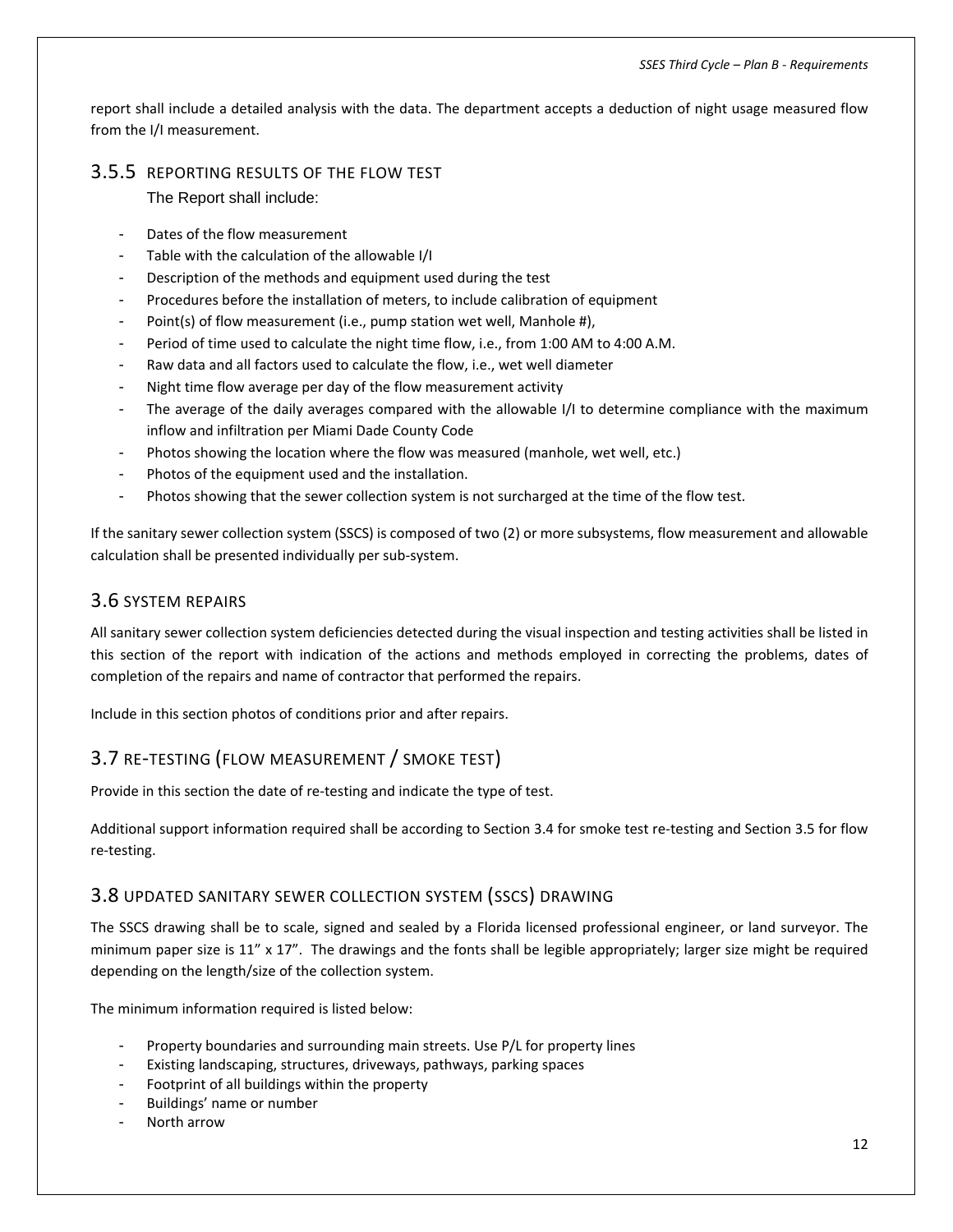- Scale
- Location, lineal feet (LF), diameter, and material of all underground sanitary sewer pipes in the system (laterals and mains)
- Numbered manholes, and cleanouts
- Grease interceptors and other structures in the system
- Location of the lift station(s)
- Point of connection of the gravity sewer collection system to the public or private sewer system
- Point of connection of pump station(s) force main pipe(s) to public or private sewer system
- Write the FOLIO number(s) for each property shown on the drawings

Information through the report shall be consistent, therefore total piping in Section 3.1, and Section 3.5 (allowable I/I) shall be in concordance with the piping lengths in the SSCS Drawing.

## 3.9 SURVEY CONCLUSION / FINAL STATUS

Based on the overall results of the evaluation and testing activities performed, indicate whether or not the facility is in compliance with the Code requirements pertaining to the Sewer System Evaluation Survey (SSES).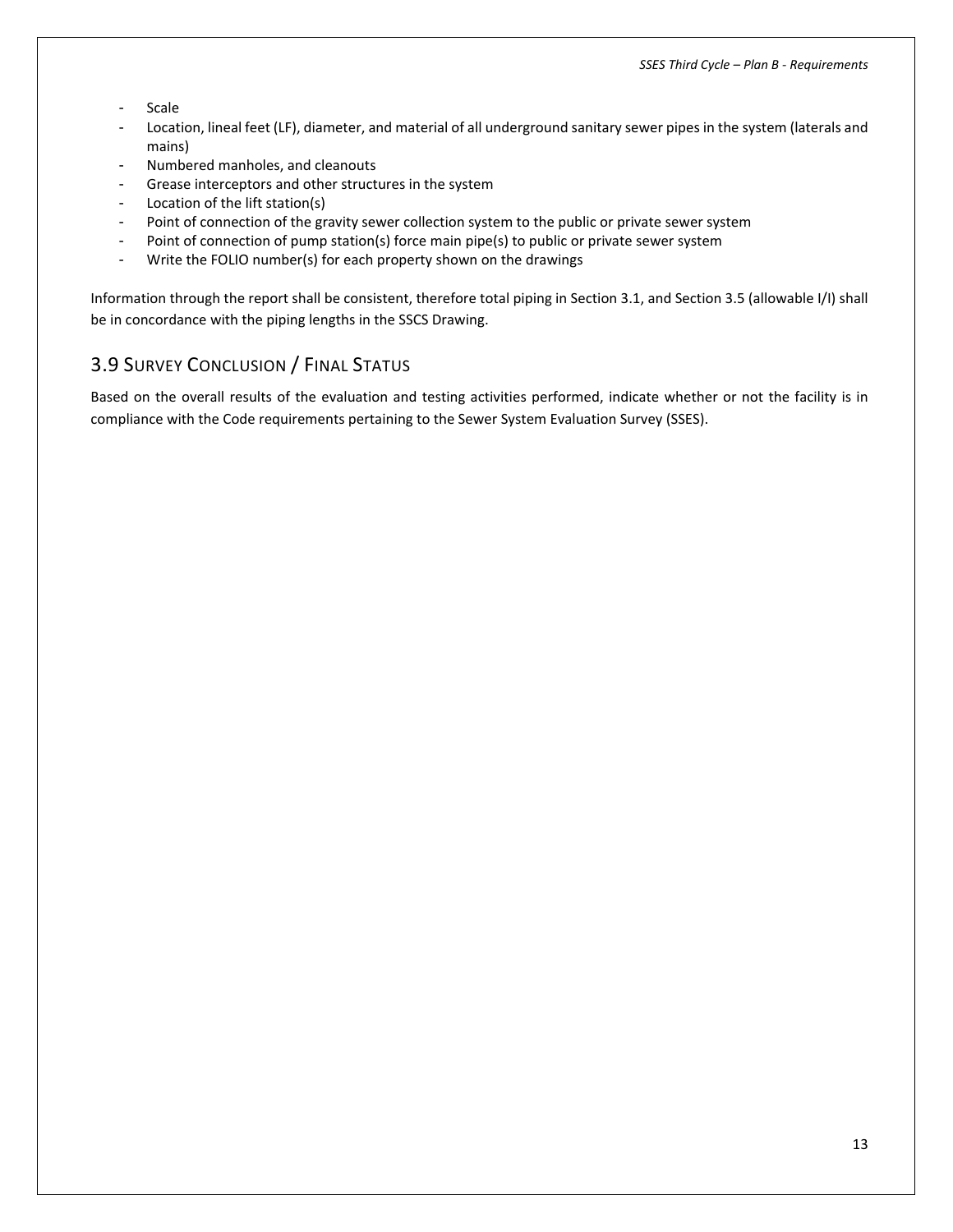#### **APPENDIX A. Manhole Visual Inspection Form**

• Make copies of this form as necessary. **PSO- PSO- PSO-**

- Use arrows to show all mains (lines) connected to MH and flow direction. See sample on the back of this form.
- Indicate pipe material, if possible, and pipe size.

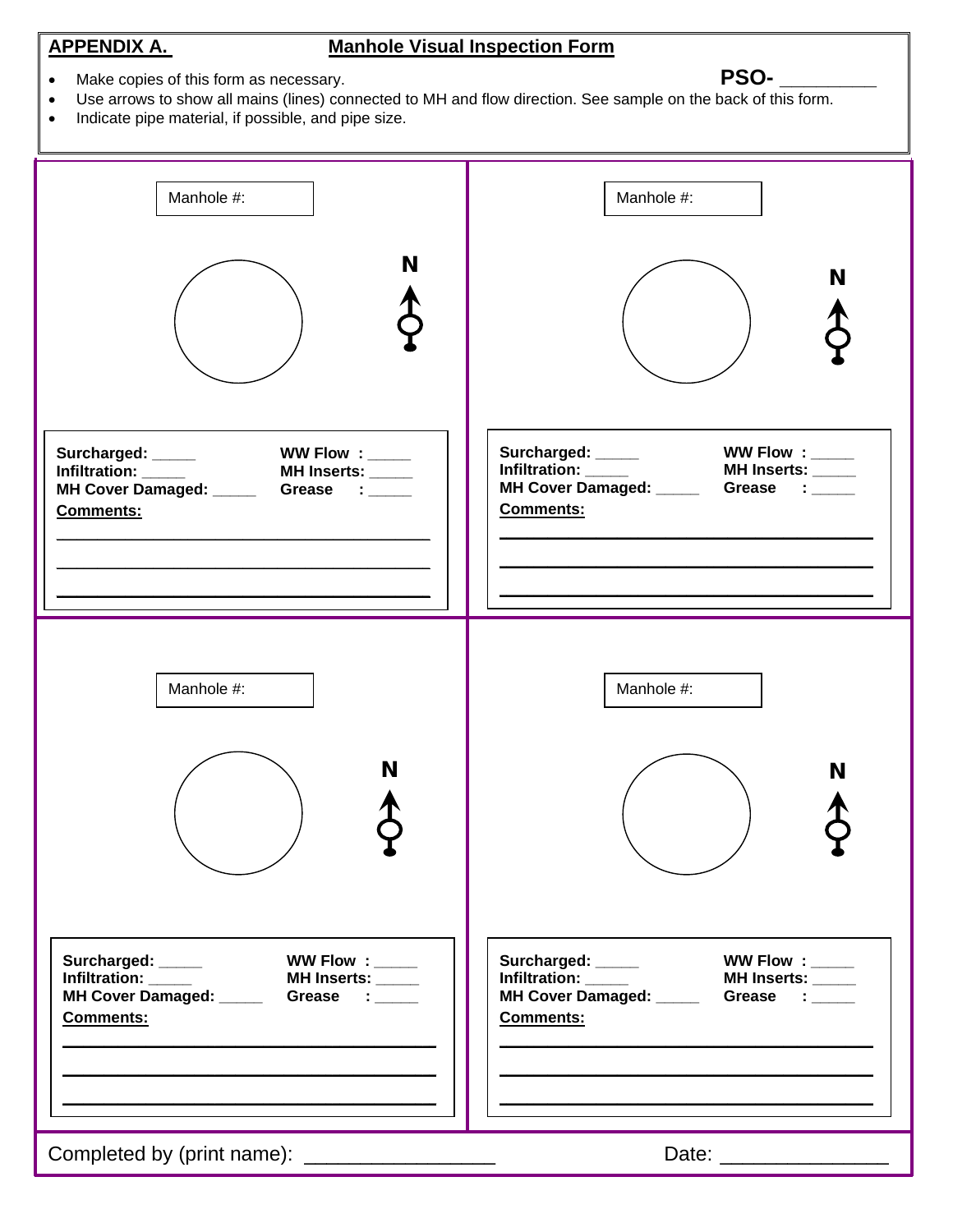# SAMPLE DIAGRAM



## **NOTE:**

Direction of the flow reported in the Manhole inspection forms shall coincide with the Sanitary Sewer Collection System Drawing.